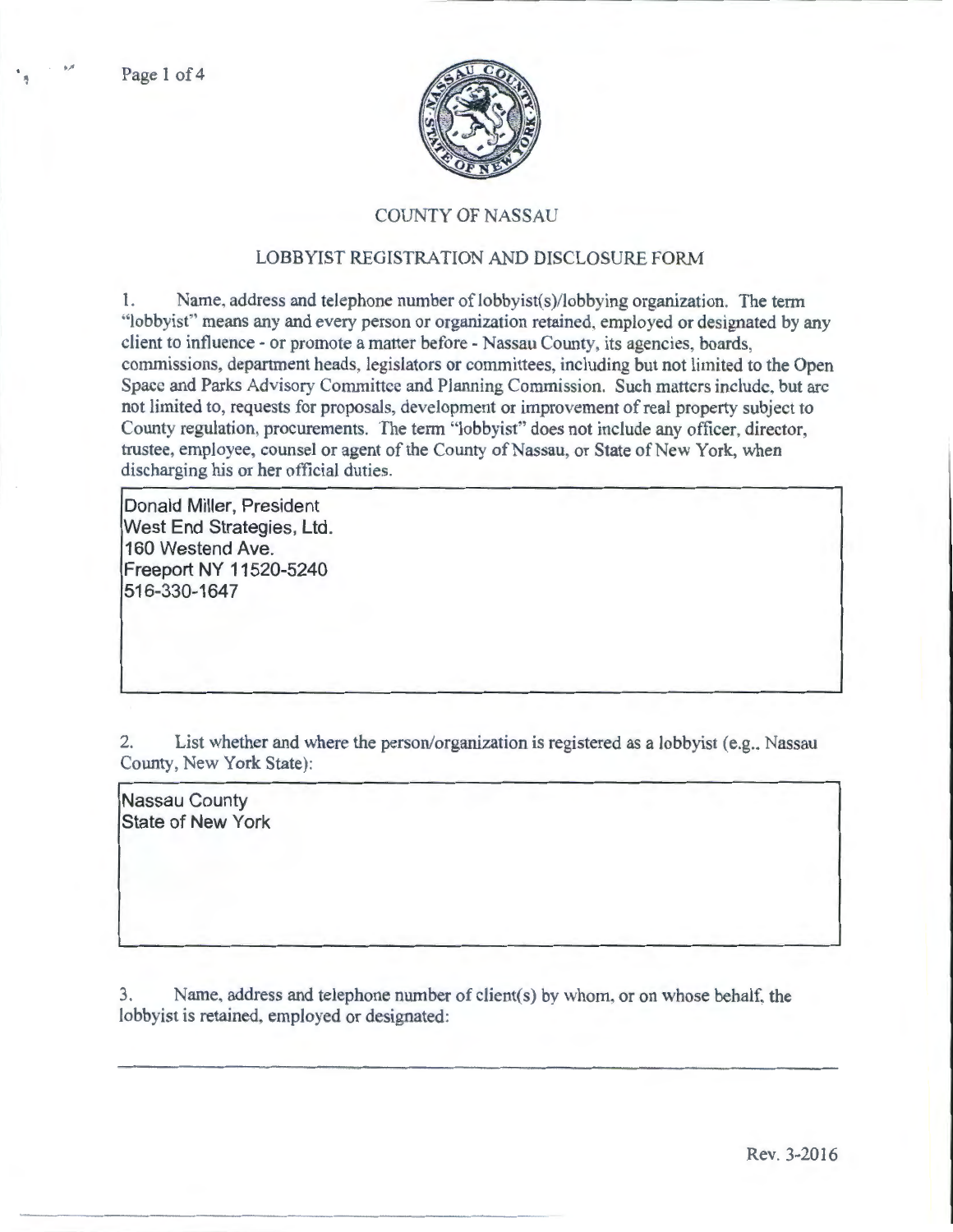Page 2 of 4

Island Harvest Food Bank 15 Grumman Rd., West, Suite 1450 Bethpage NY 11714 615-294-8528

4. Describe lobbying activity conducted, or to be conducted, in Nassau County, and identify client(s) for each activity listed. See page 4 for a complete description of lobbying activities.

Arrange and attend meetings with elected & appointed officials; provide timely updates to County officials on an as-needed basis regarding relevant client news and/or hunger-related issues, and services provided by Island Harvest Food Bank; invite elected and/or appointed County officials to client events including, but not limited to, conferences, community events, press events, fundraising events, food distributions, and other client-related activities.

5. The name of persons, organizations or governmental entities before whom the lobbyist expects to lobby:

County Executive and staff; Deputy County Executives and staff, County Legislators and staff; appointed officials and staff, County department heads and staff; County Boards and Commission members.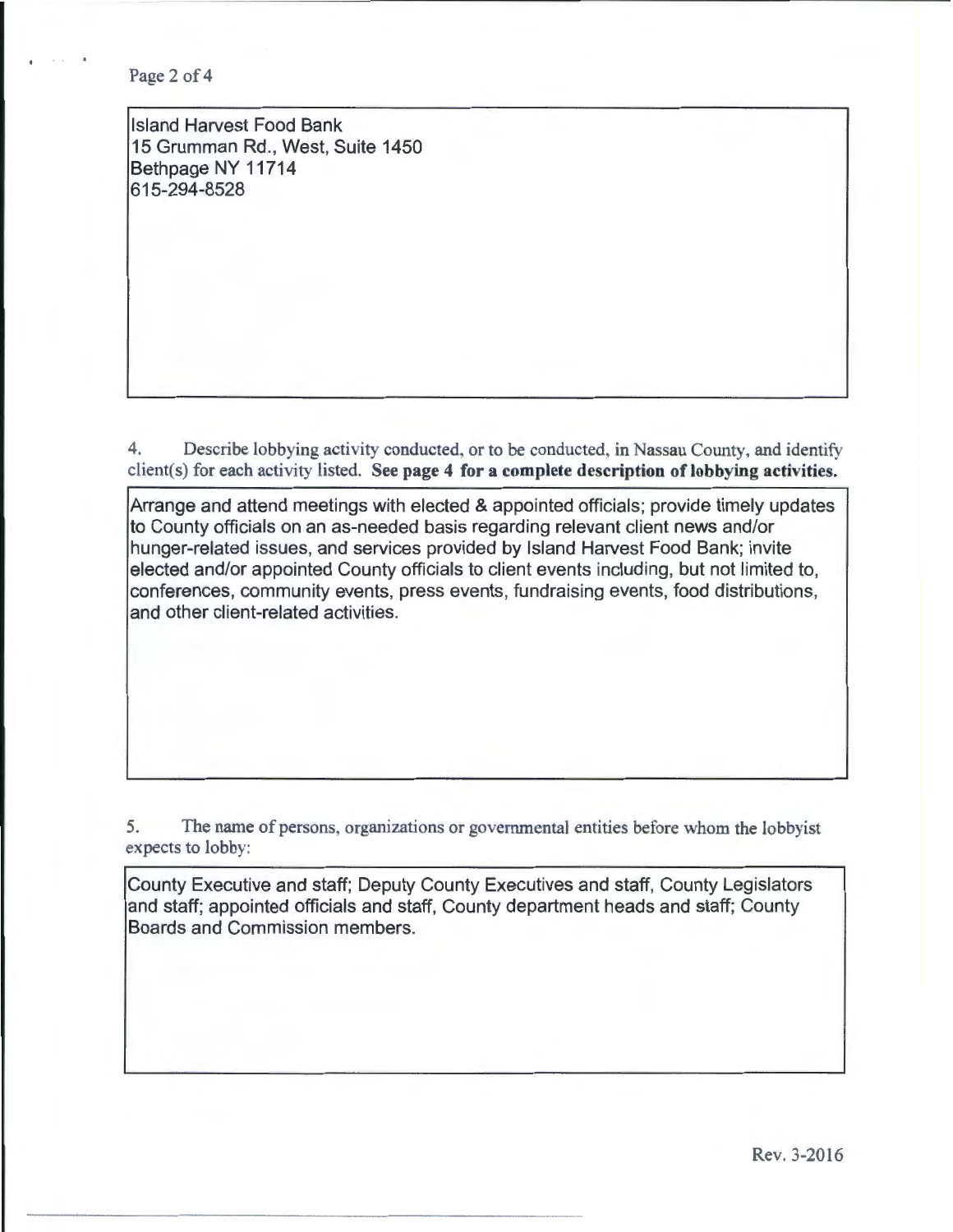6. If such lobbyist is retained or employed pursuant to a written agreement of retainer or employment. you must attach a copy of such document; and if agreement of retainer or employment is oral, attach a written statement of the substance thereof. If the written agreement of retainer or employment does not contain a signed authorization from the client by whom you have been authorized to lobby. separately attach such a written authorization from the client.

7. Within the previous year, has the lobbyist/lobbying organization or any of its corporate officers provided campaign contributions pursuant to the New York State Election Law to the campaign committees of any of the following Nassau County elected officials or to the campaign committees of any candidates tor any of the following Nassau County elected offices: the County Executive, the County Clerk, the Comptroller, the District Attorney, or any County Legislator? If yes, to what campaign committee? If none, you must so state:

**None** 

I understand that copies of this form will be sent to the Nassau County Department of Information Technology ("IT") to be posted on the County's website.

I also understand that upon termination of retainer, employment or designation I must give written notice to the County Attorney within thirty (30) days of termination.

VERIFICATION: The undersigned affirms and so swears that he/she has read and understood the foregoing statements and they are, to his/her knowledge, true and accurate.

The undersigned further certifies and affirms that the contribution(s) to the campaign committees listed above were made freely and without duress. threat or any promise of a governmental benefit or in exchange for any benefit or remuneration.

January 16, 2019 Dated: Signed:

 $\overline{\phantom{a}}$ 

Donud mille

Print Name:

Title:

President, West End Strategies, Ltd.